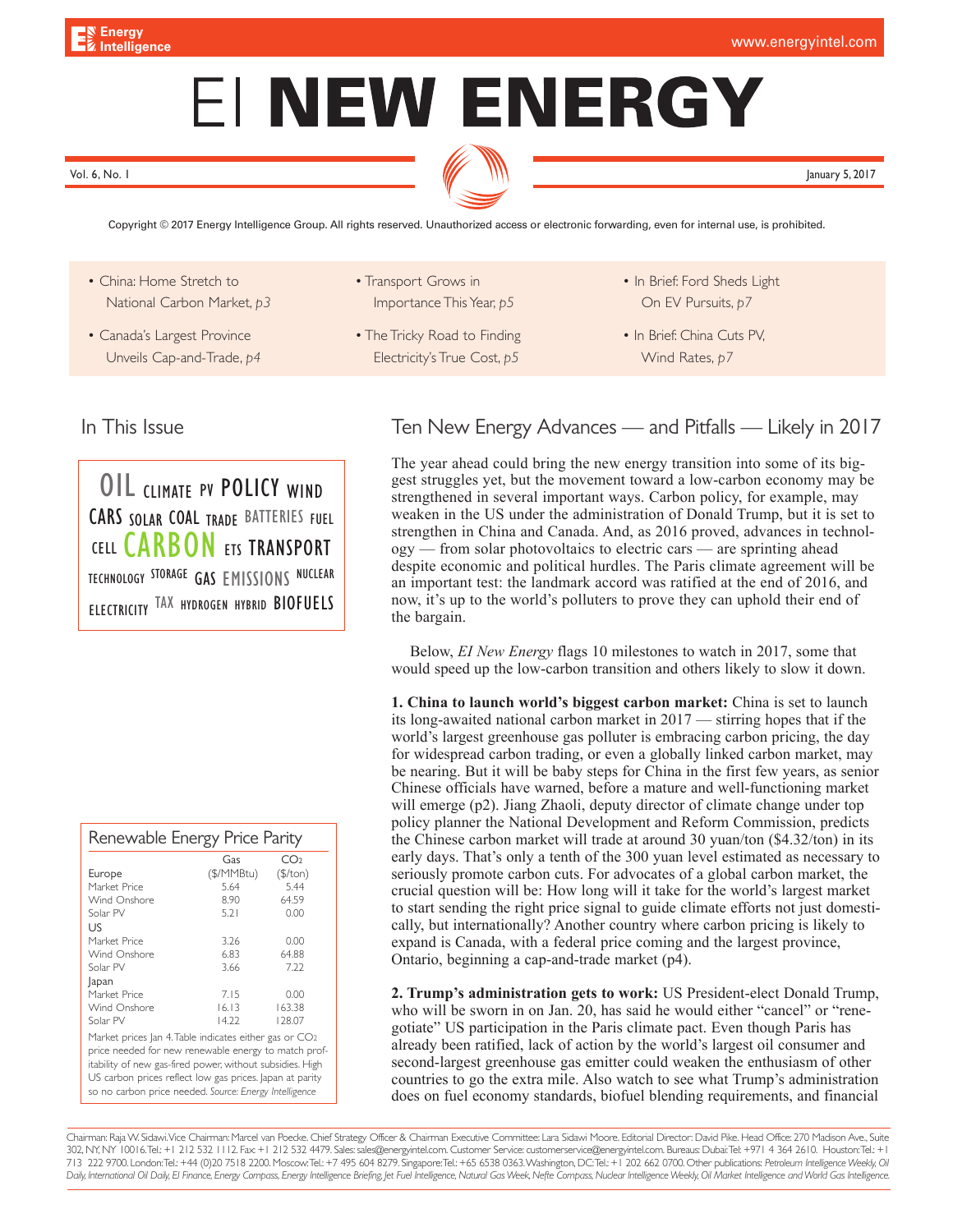incentives for clean energy. On a global scale, Trump's election has pushed oil market uncertainties to a "second order" concern, argues Olivier Appert, former boss of French energy institute Ifpen. Deborah Gordon of the US' Carnegie Endowment for International Peace says the US is "on target" to meet its Paris climate commitments since much of it is "economically aligned." She added: "California will rise to take a leadership role in the US, effectively making up for any national backsliding."

**3. Next steps for UN climate talks:** Trump's actions will be closely followed internationally, and a few important steps will be taken on a broader scale as work continues on ironing out the details of the Paris agreement. While 2015 saw momentum building ahead of the landmark deal reached at the end of that year, and 2016 witnessed a flurry of ratifications by countries, allowing the agreement to come into force much earlier than expected, UN climate talks in 2017 will cover carbon pricing and markets, which could be the most important implication for energy companies, and other aspects of the Paris "rule book."

**4. EU may (finally) bring up carbon prices:** Europe has repeatedly failed in attempts to strengthen its emissions trading system (ETS), with prices languishing far below levels considered effective to drive decarbonization. Hopes have been raised, though, by new policy reform measures winding their way through the European Parliament that may trim the massive oversupply of credits weighing down the market. Although the proposals could get watered down in negotiations between member states, it's also possible that ambition will be maintained, particularly if European leaders wish to be seen as remaining serious about global climate efforts and demonstrate European unity following the Brexit vote. And as others, like China, move toward carbon markets of their own, Europe may not want to be seen as lagging behind (p2).

**5. Investor low-carbon pressures intensify:** Large institutional investors and money managers are increasingly concerned about global warming's impact on the value of assets. Looking ahead, "their interest in climate change risk — and investment opportunities in solutions — will continue and grow in the next few years," said Meg Voorhes of the US Forum for Sustainable and Responsible Investment (SIF). In particular, the issue of "stranded" assets and their impact on financial markets will become more of a mainstream issue, especially in the light of the Paris agreement's aspirational 1.5°C target. Meanwhile, investors will be seeking more "green" projects but there is a "shocking gap" between the global abundance of capital and the scarcity of "good" projects and assets, including in the green energy space, said asset manager Amundi's Pascal Blanque.

**6. Will oil companies branch out?** In response to investor pressure, and the prospect of oil price recovery in 2017, constraints on oil company investment budgets may begin to loosen, so watch out for potential boosts in renewables investments. European majors Statoil, Eni and Total have led the way in preparing for a low-carbon future, but oil firms generally still seem to be trying to work out how to fit renewables into their businesses — or whether they should at all (NE Apr.23'15). Total has thus far invested in solar, batteries and biofuels. It is also looking at onshore wind, while Statoil has focused on offshore wind. Royal Dutch Shell has shown interest in hydrogen and biofuels, including advanced biofuels, where it may invest. This year could also see a greater emphasis on carbon capture and storage, a core area identified for research funding by the big oil companies involved in the Oil and Gas Climate Initiative.

**7. Renewable costs falling, falling:** Solar photovoltaic (PV) power costs have fallen dramatically in recent years, and that trend is expected to continue. The cost decline is now led by developing countries as they are buying large amounts of state-of-the-art panels for big projects and usually enjoy very good sunlight, said the World Bank's Pierre Audinet. Wind costs will also continue to decline significantly, while storage should "begin to make more of an appearance," according to consultancy EY's Gus Schellekens. This will help decentralized generation to gain market share, although adoption of residential batteries by households is still at an "extremely early stage" aside from a handful of niche markets such as Australia and Hawaii, said brokerage Raymond James' Pavel Molchanov. Residential batteries will become "truly mainstream" only around 2020 at the earliest, he believes.

**8. Electric cars growing up fast:** After major gains in 2016 for electric vehicles (EVs) — both in terms of automaker investments and sales — many expect similar progress to continue into 2017. Already, Ford has shed more light on its upcoming EV offerings and strategies (p7). The combination of air pollution challenges and falling battery costs should keep decarbonization of transport moving at a "rapid pace," said Melissa Lott with the UCL Institute for Sustainable Resources.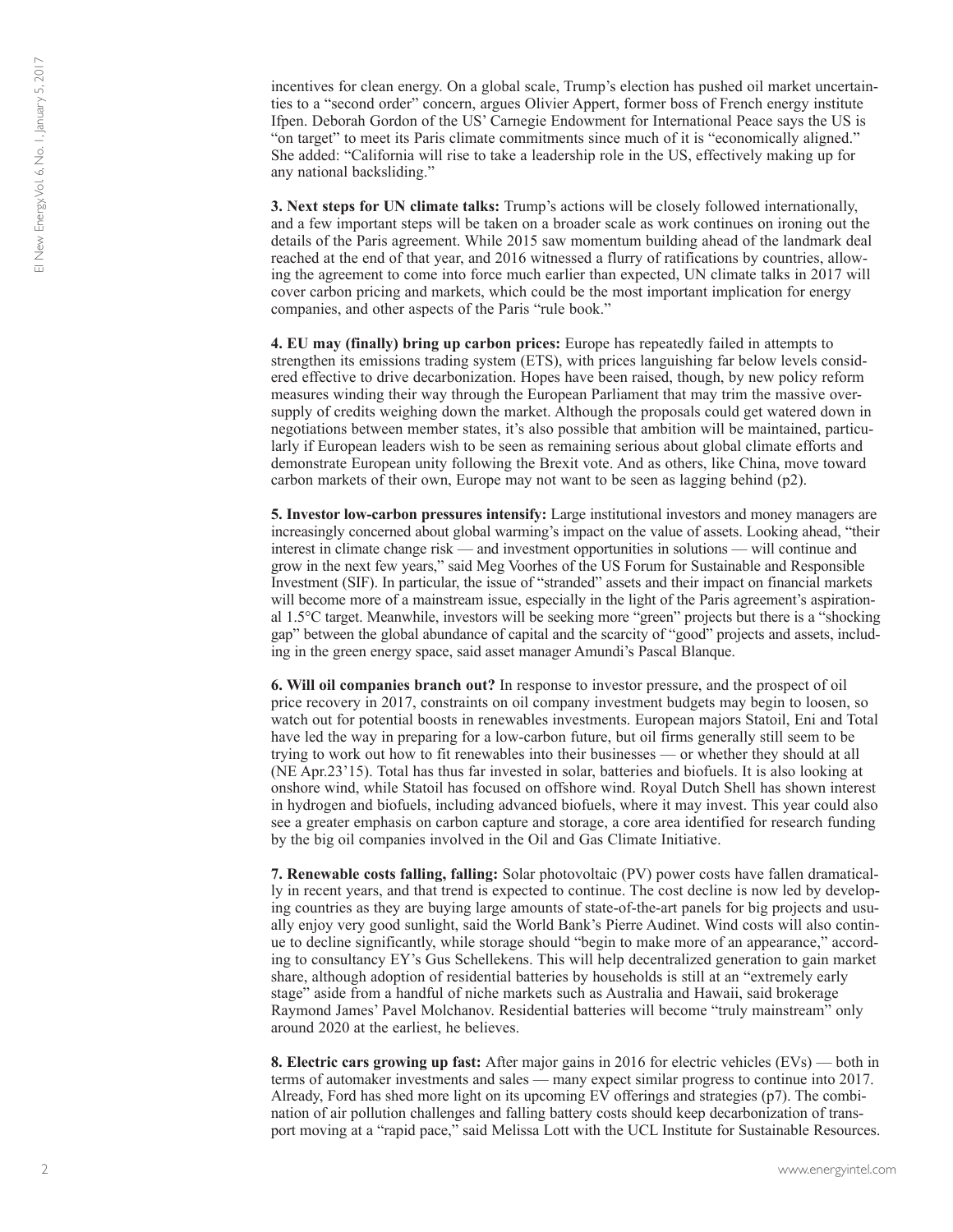**9. Fuel-cell vehicles — watch this space:** "Automotive fuel cells are roughly at the stage of development that electric vehicles had in 2010 — that is to say, just barely getting to commercialization," Pavel Molchanov of Raymond James tells *EI New Energy*. "The Toyota Mirai went on sale in 2016, and several other major automakers will be following in its footsteps. Japan is aiming to lead the world in fuel cell vehicles, having pledged to build a large network of hydrogen filling stations by the time of the Tokyo Olympics in 2020. Denmark already has such a network." In most markets, however, fuel-cell vehicles will contend with competition from EVs. This is not exactly "a zero-sum game, in the sense that over 98% of the passenger car market uses neither electric batteries nor fuel cells, and the main target for both is the internal combustion engine," Molchanov says. "But insofar as only a limited number of consumers are willing to be early adopters of new automotive powertrains, there will inevitably be competition among them."

**10. Paris drop-outs:** Aside from the US, Australia is another possible Paris drop-out. At the end of 2016, the Australian government refused to consider or discuss any forms of carbon pricing as a greenhouse gas control tool, despite studies showing that the country is unlikely to deliver on its Paris climate pledge (NE Dec.15'16). While Canberra has promised to undertake a climate policy review in 2017, the ruling-out of carbon pricing has dampened hopes that the review would result in more effective carbon curbing measures. What's more, Senator Cory Bernardi from the ruling Liberal-National coalition has argued that US President-elect Donald Trump's intention to back out of the global climate deal "should be the catalyst for Australia to do the same" — despite Australia's ratification of the pact in 2016. Bernardi and other conservatives could well press their advantage further this year for a complete Paris withdrawal.

Lauren Craft, Washington and Philippe Roos, Strasbourg; Ronan Kavanagh, London; Kimfeng Wong, Singapore

#### China: Home Stretch to National Carbon Market

China ushered in 2017 under smog-filled skies, which resulted in air pollution alerts and thousands of flight cancellations and forced citizens to don masks while merrymaking (NE Dec.22'16). With its environmental goals as strong as ever, the country is not letting up on preparations to launch the world's largest national cap-and-trade carbon market within this year, with Beijing pledging an unwavering commitment to the Paris deal despite the growing uncertainty surrounding the global pact in the wake of Donald Trump's US election victory. China sees carbon pricing as a "critical instrument" to unlock the public and private capital necessary for low-carbon technologies, said the country's top climate change negotiator, Xie Zhenhua, in a Dec. 30 article he co-wrote for the official *China Daily*. In it, he also declared: "Our generation is pivotal — we have a moral duty to act on the science that is irrefutable." Japan and South Korea are also keen to hook up with the Chinese scheme to form an East Asian regional market, which, if it materializes, would represent another step toward a global carbon marketplace (NE Dec.22'16).

But while China's stance is reassuring, its climate officials have also warned that the high hopes placed on its carbon market plans must be tempered with patience and realistic expectations, arguing that it would take at least until after 2020 for it to evolve into an effective mechanism for curbing emissions. Judging from recent comments by various senior Chinese officials, the national emissions trading scheme (ETS) is likely to be up and running only in the second half of this year. Before it launches, China has a hefty to-do list: setting a national emission cap, allocating permits among affected emitters, and crafting ETS legislation. Preparations on all fronts are being "accelerated" and the central government will do its best to enact an ETS law in the first half of 2017, said Xie at a Shanghai conference last month. Xie, who is China's special representative for climate change affairs, also warned that the process of dispensing carbon permits — most to be handed out for free — would be a real challenge likely involving "several rounds" of haggling back and forth. Regional governments and affected emitters are expected to bargain for more carbon permits, which will represent "real money" once an ETS is operational.

The methodology for setting the cap and handing out permits has already been finalized and approved by the cabinet-level State Council, which is likely to make an official announcement "soon," Jiang Zhaoli, deputy head of climate change at China's top policy planner, the National Development and Reform Commission (NDRC), told the local media last month. Jiang had indicated earlier that all emitters drafted into the ETS would likely receive their carbon allowances in the first or second quarter of this year. The stringency of the emissions cap will have a direct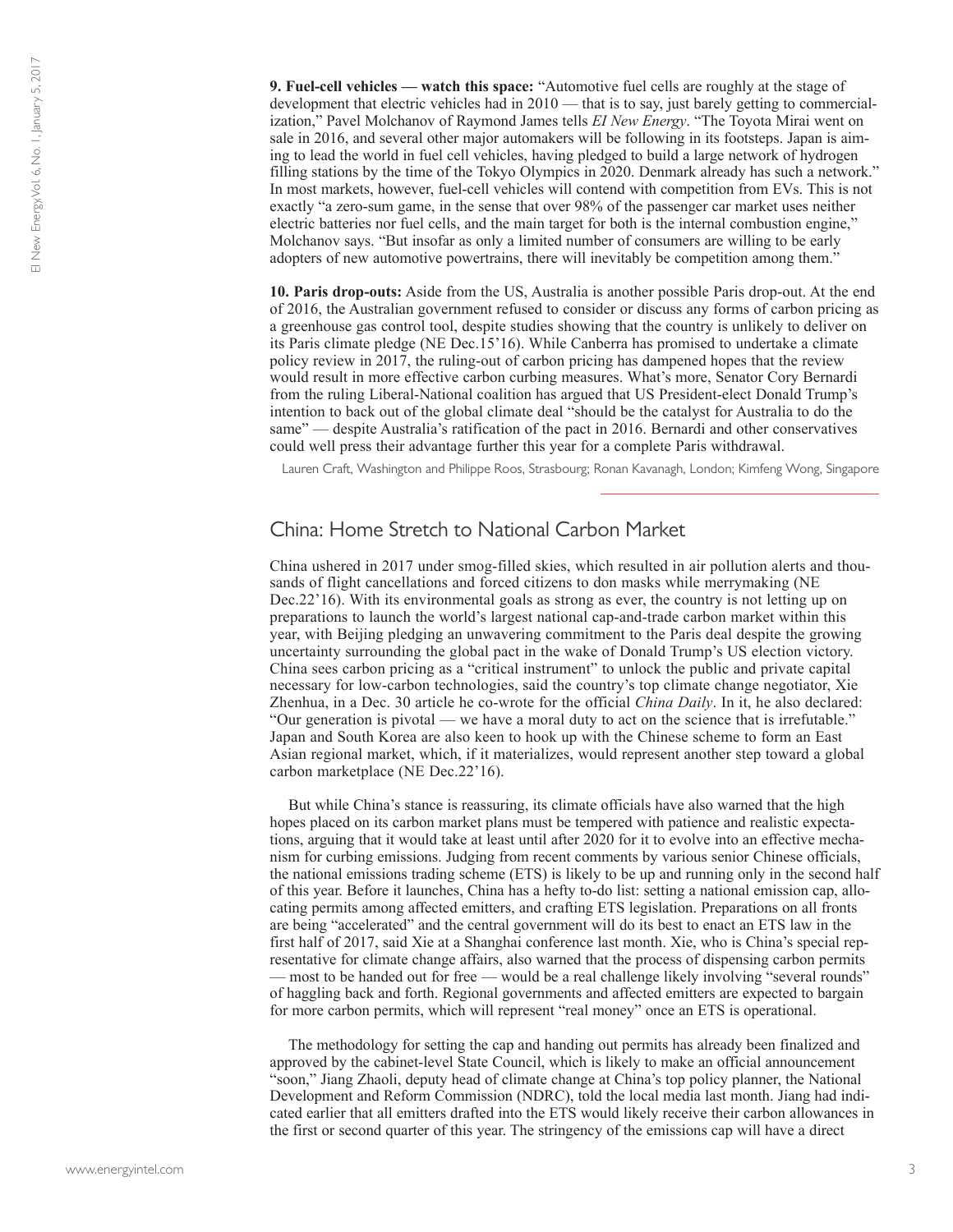| China Carbon Prices |       |                                                                     |                |              |  |
|---------------------|-------|---------------------------------------------------------------------|----------------|--------------|--|
|                     |       | Dec. 30 (yuan) Dec. 23 (yuan)                                       | Dec. $30($ \$) | Dec. 23 (\$) |  |
| Beijing*            | 55.40 | 52.30                                                               | 7.98           | 7.53         |  |
| Guangdong           | 14.27 | 12.49                                                               | 2.06           | 1.80         |  |
| Shenzhen            | 36.09 | 30.15                                                               | 5.20           | 4.34         |  |
| Tianjin*            | 15.05 | 15.05                                                               | 2.17           | 2.17         |  |
| Shanghai            | 27.21 | 26.38                                                               | 3.92           | 3.80         |  |
| Hubei               | 19.28 | 19.61                                                               | 2.78           | 2.82         |  |
| Chongqing*          | 14.22 | 10.38                                                               | 2.05           | 1.49         |  |
|                     |       | *Average price, others are closing price. Source: Chinese exchanges |                |              |  |

bearing on pricing, with Jiang signaling that the cap would be set "relatively loosely" in the initial years to allow emitters time to adjust. At first, the annual national cap is expected to fall in the range of 3 billion-5 billion tons of carbon dioxide equivalent, or roughly several times higher than the existing combined cap of 1.2 billion tons across the seven experimental regional Chinese carbon exchanges. By comparison, the annual EU cap currently stands at roughly 2 billion tons.

The Chinese carbon market would likely trade at around 30 yuan

(\$4.30) per ton in the early years, or just a fraction of the 200 yuan-300 yuan that the NDRC has estimated as necessary to motivate serious carbon cutting efforts, according to Jiang (NE Aug.25'16). This begs the question: How long will it take for the world's largest market to start sending the "right" price signal to guide not just domestic, but international climate efforts as well? Only after 2020, Jiang reportedly said. Meanwhile, more local carbon exchanges have sprung up in China. Fujian and Sichuan — with the blessings of the central government — both launched provincial-level carbon exchanges last month, joining the original seven pilot markets in Shenzhen, Guangzhou, Beijing, Shanghai, Tianjin, Hubei and Chongqing. That brings the total to nine and signals that regional exchanges are eyed to play vital roles in the upcoming national ETS.

Kimfeng Wong, Singapore

#### Canada's Largest Province Unveils Cap-and-Trade

Ontario, Canada's provincial economic juggernaut, has kicked off its joint cap-and-trade and carbon tax. The market adds considerable size and muscle to a carbon scheme already in place by California and Quebec, with whom Ontario plans to link in 2018 (NE Apr.30'15). However, the deeply unpopular Liberal government of Kathleen Wynn faces a provincial election that year and most bet she'll lose the contest — putting Ontario's cap-and-trade scheme in possible jeopardy. Where policy stands now, Ontario is aiming for a 15% reduction in GHG emissions by 2020 compared with 1990, and longer-term, Canada's most populous province is pursuing an 80% cut by 2050.

Although the plan is expected to be effective in driving down carbon emissions, it has also come under fire from critics who fear it will drive up the cost of doing business in Ontario while giving the provincial government too much political influence in determining where the revenues — estimated to reach C\$2 billion (US\$1.48 billion) in 2017 — are allocated. The Ontario government says it plans to use the roughly C\$2 billion collected in 2017 to fund climate change action plans to encourage electric cars, improve the energy efficiency of buildings and enable factories to buy more energy-efficient technologies. But critics say it will be difficult to ensure these measures proceed, since details remain unavailable. The government says it will unveil detailed plans next year outlining more clearly how the revenues are spent.

Because Ontario is a late entry to the partnership finalized last year by Quebec and California, it's likely the province will subsidize emissions cuts in the two other jurisdictions and enable them to achieve their low-carbon targets before Ontario does. The three partners will officially launch their three-way cap-and-trade system in 2018. Quebec launched its cap-and-trade system in mid-2013 and currently charges emitters C\$16.40 per ton. California's carbon market launched in early 2013 and the latest auction this past November fetched prices of \$12.73/ton (NE May2'13).

In October, Ottawa unveiled the details of a national plan that will set a minimum price on carbon emissions next year at C\$10 per ton, then increase the tax by that amount each year until 2022, when the minimum price on carbon will peak at C\$50/ton. Most Canadians appear to support Ottawa's carbon tax with Saskatchewan continuing to be the lone province voicing opposition on economic grounds (NE Oct.20'16). However, provincial and federal actions in Canada to fight climate change are up against a more laissez-faire approach in the US, where President-elect Donald Trump has promised to reverse many of President Barack Obama's progressive environmental policies (p1).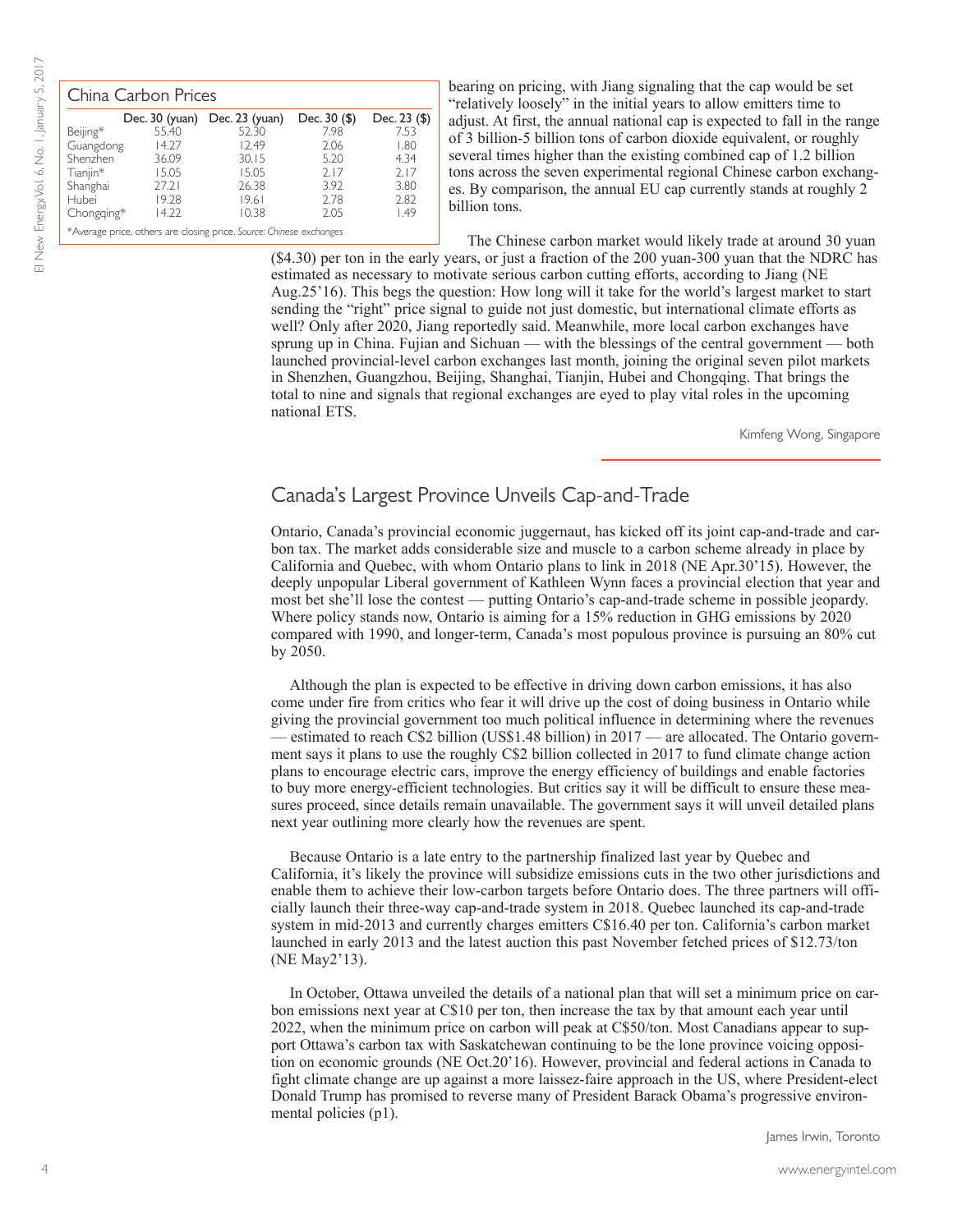#### Transport Grows in Importance This Year

Efforts to fight climate change have mostly focused on shifting away from coal toward cleanerburning natural gas and renewables. This has shaken up the power business, but been effective, helping to begin to turn the curve on climate-threatening emissions. Now, with emissions from the power sector falling behind transport emissions in places like Europe and the US, transport is emerging as the next great target in the clean energy transition. Transport is also closest to the oil industry's interests — although executives are skeptical about the threat (NE Oct.20'16). While action in the US is uncertain given the change in administration later this month, Europe is taking some major steps to address the transport task.

For Europe, a recent study by the respected Institute for Sustainable Development and International Relations (IDDRI) in Paris put the EU's challenge in context. In power, the carbon intensity of production dropped by 20.9% between 2000 and 2014, or a rate of 1.7% per year, and EU houses also consumed 21.2% less energy by size in 2013 than in 2000. By comparison, in transport, there was just an 8.7% fall in fuel per passenger kilometers by 2013 compared with 2000. The IDDRI concluded that the EU is currently "off-track" to achieve its long-term objectives, saying the rate of energy intensity improvement of passenger transport has been just 0.7%/ year over 2000-2013, whereas "in scenarios reaching deep decarbonization by 2050 it needs to improve at more than 2% per year this decade and the next."

The European Commission has recognized this with its recent strategy for low-emission mobility (NE Dec.8'16). In it, Brussels points to transport as representing almost a quarter of Europe's greenhouse gas emissions and also being the main cause of air pollution in cities. Within this sector, road transport is by far the biggest emitter, accounting for more than 70% of GHG emissions from transport in 2014. By midcentury, greenhouse gas emissions from transport will need to be at least 60% lower than in 1990 and be firmly on the path toward zero, the Commission says.

In the coming year, European policymakers plan to start tackling the problem. Continent-wide, more details emerged in Brussels' recent massive "winter package" of policies. Also, Europe will inevitably set CO2 emissions limits on cars and set a policy to drive a phase-out of fossil fuels, according to Greg Archer from climate campaign group Transport & Environment. "Even Germany, home of the big diesel engine makers, plans to cut transport emissions by 40% by 2030 and has announced a support programme for electric cars," Archer said. Calling the European Commission's Low-Emission Mobility Strategy "excellent," Archer said it confirmed the future will be electric and there will be a new car CO<sub>2</sub> target for the mid-2020s, which should be finalized in the third quarter of 2017. It's not just high-level efforts that count, either. Local action is increasingly important, with Paris joining Madrid, Athens, and Mexico City in pledging to remove diesel vehicles from their cities by 2025.

While automakers grabbed the EV headlines last year, Norwegian environmental group Bellona notes that the EU has also been tinkering away on its side by setting the scene for infrastructure to power electric cars (NE Dec.15'16). And given consumer anxiety around electric vehicle range and charging compatibility, Europe has much to do, Bellona said. The coming year looks "promising" for improving the interoperability of chargers, for example. "Right now member states are submitting their national plans for the implementation of the crucial alternative fuels directive, which could clear the way for more public and private charging stations based on an EU-wide standard," said Bellona's Teodora Serafimova. Bellona, however, criticized an earlier decision from Brussels to drop a measure that requiring 10% of parking spaces in all new EU buildings to be equipped with EV recharging facilities by 2023. Due to "enormous pushback" from EU member states, the commission proposal has been watered down for existing buildings. Instead, the provision will only apply to commercial ones with more than 10 parking spaces, and only from 2025.

Ronan Kavanagh, London

## The Tricky Road to Finding Electricity's True Cost

How can the "full cost" of electricity be determined? It's quite tricky, but progress is being made. Levelized costs of electricity (LCOE), such as those published twice a year by *EI New Energy*, are a common and convenient tool to compare power generating technologies (NE Jun.30'16). However, as they usually capture costs at the power plant's gate, they disregard system costs such as connection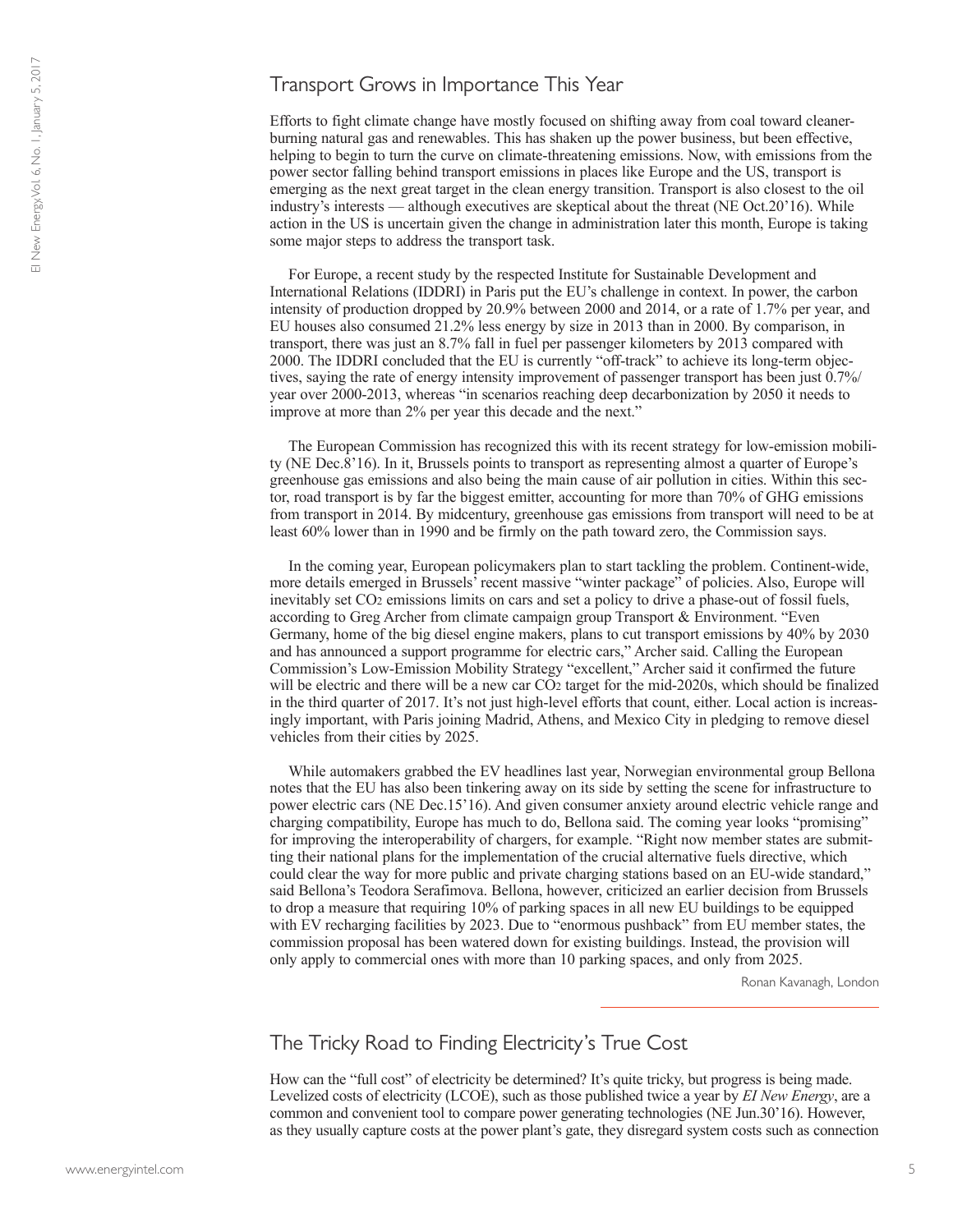to the grid and backup generation. They also neglect the cost of pollution and climate change, which economists call "externalities" because they are incurred to society without being paid by the power generators who cause them. In an effort to "inform public policy discourse with comprehensive, rigorous and impartial analysis," a team of researchers from the University of Texas at Austin (UT Austin) has released a set of data on the "full cost of electricity" in each county of the contiguous US.

LCOE measurements already cover a lot of bases — they include capital, operating and fuel costs over the lifetime of a project, calculated as a break-even price for electricity delivered to the high-voltage grid (NE Jun.30'16). But plants need to be connected to the grid, which can prove costly when using resources located in remote areas, a common situation for hydro, wind and solar. Critics also argue that backup costs make intermittent renewable sources more expensive than pure LCOEs suggest. However, while renewable generation can increase stress on grid stability, the cost of "ancillary services" such as voltage control, frequency response and synchronized reserve has not increased in recent years in Texas even as installed wind capacity in the state tripled from 4 gigawatts to 12 GW, UT Austin's Carey King and Joshua Rhodes told *EI New Energy* (NE Mar.10'16). The main constraint on Texas' grid is in fact the need to have enough reserve to cover the failure of its largest generating unit, a 2.3 GW nuclear station, King and Rhodes emphasized.

# The Full Cost of Electricity: Regional US Examples

| (\$/MWh)                        | Gas           |     | Wind Nuclear Solar |     | Coal |
|---------------------------------|---------------|-----|--------------------|-----|------|
| County of Loving (Texas)        |               |     |                    |     |      |
| Generation                      | 61            | 94  | 138                | 108 | 109  |
| Transmission                    |               | 5   | V                  | 6   | 3    |
| Direct CO <sub>2</sub>          | 33            |     |                    | Ω   | 46   |
| Indirect CO <sub>2</sub>        | $\mathcal{L}$ |     | 4                  | 35  | 3    |
| Pollution                       |               |     |                    | Ω   | 10   |
| Total                           | 99            | 109 | 144                | 148 | 7    |
| Los Angeles County (California) |               |     |                    |     |      |
| Generation                      | 57            | 162 | 168                | 2   | 148  |
| Transmission                    | $\mathcal{P}$ | 8   | $\mathfrak{D}$     | 6   | 4    |
| Direct CO <sub>2</sub>          | 33            |     |                    | Ω   | 46   |
| Indirect CO <sub>2</sub>        |               | 17  | 5                  | 35  | 4    |
| Pollution                       | 44            |     |                    | Ω   | 578  |
| Total                           | 137           | 186 | 176                | 162 | 779  |

Theoretical full cost of electricity including generation, transmission, direct and indirect CO<sub>2</sub> emissions and local pollution (but excluding system integration) in the contiguous US' least and most populated counties, in \$ per megawatt hour. Technologies include combined cycle gas turbines, coal, nuclear, wind and utility-scale solar PV. *Source: University of Texas at Austin, Energy Intelligence*

Externalities mostly include environmental impacts and their consequences on human health and welfare. Direct carbon dioxide emissions related to the combustion of coal or gas, which worsen climate change, are increasingly "internalized" into plant-level cost accounting through carbon markets or taxes. However, experts believe current CO2 prices — only at roughly \$4 per ton in the US Northeast, \$5/ton in Europe and \$13/ton in California — don't reflect the true cost of climate change to society (NE Dec.22'16). Instead, UT Austin used the US government's "social cost of carbon" published in 2015, ranging from \$38/ton in 2015 to \$71/ton in 2050, in today's money. This translates into an additional \$33 per megawatt hour for combined cycle gas turbines and \$46/MWh for coal-fired plants partially fitted with carbon capture and storage.

UT Austin's "LCOE calculator" also incorporates indirect emissions related to the extraction of fuels, manufacturing of equipment, and construction and decommissioning of plants. Those add just a few dollars to conventional technologies' full social cost of generation, but over \$10/MWh to onshore wind's and a considerable \$35/MWh to utility-scale solar photovoltaic's (PV) because renewable energy is diffuse and involves much equipment and construction. In the case of PV cells, silicon manufacturing is an especially energy- and therefore carbon-intensive process.

Fossil fuels, mostly coal, also generate harmful pollutants such as sulfur dioxide, nitrogen oxides and particulate matter. Their impact, primarily on human health, is local and highly dependent on how polluted the air already is and how many people are exposed. If, for example, a coal-fired plant was built in Los Angeles County, the most populated in the US with over 10 million inhabitants, its pollution costs would add a huge \$578/MWh to \$152/MWh in generation and transmission costs and \$50/MWh in climate change costs. By contrast, in Loving County, Texas — the least populated in the US — a coal plant's pollution would only cost \$10/MWh according to the model, which is based on a \$6 million "value of statistical life" used to determine the cost of increased mortality (NE May28'15).

UT Austin's analysis shows that on a pure LCOE basis, excluding pollution and climate change impacts, combined-cycle gas turbines are the least-cost option for new power plants in roughly three-quarters of US counties and wind in most of the last quarter, mostly in Midwest states. When environmental externalities and feasibility of technologies are considered, gas drops to being the least-cost option in only 36% of counties. Wind becomes the cheapest technology in 43% of them — where wind resources are strong or barriers to gas plants too high, for example when cooling water is scarce or gas pipelines too far away. Beyond the extended Midwest, wind-friendly counties include significant parts of the Northeast. Nuclear is the least-cost technology in 13% of counties, UT Austin found, where wind resources are weak or gas too expensive or unavailable, largely in the southern US. Solar PV is the least-cost option in the remaining 7% of counties, mostly in remote locations where rooftop is best, and in the Southwest, where sunlight is very strong and water scarce.

Philippe Roos, Strasbourg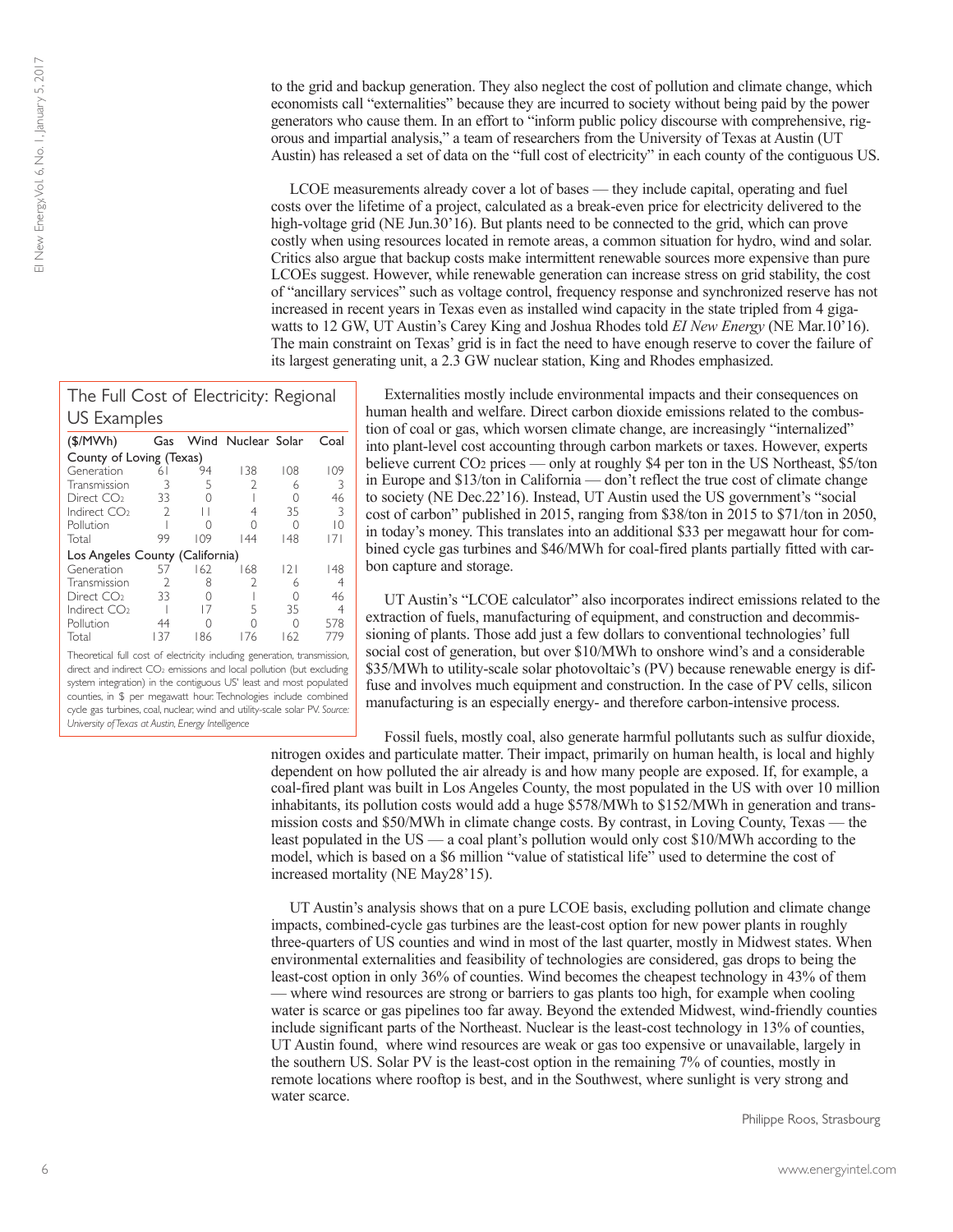Ford Sheds Light on EV Pursuits US automaker Ford has detailed seven of the 13 electrified models it will introduce in the next five years, including hybrid versions of the F-150 pickup and Mustang in the US, a plug-in hybrid Transit van to be launched later this year in Europe, and a full electric light SUV with an expected range of 300 miles (480 km) globally. "Our investments and expanding lineup reflect our view that global offerings of electrified vehicles will exceed gasolinepowered vehicles within the next 15 years," said CEO Mark Fields. New models will also include a high-volume autonomous vehicle designed for commercial ride hailing or ride sharing, starting in North America in 2021. In order "to make EVs even easier to live with," Ford is experimenting with wireless charging technology "that makes recharging as easy as pulling into a parking spot," while also working in Europe with other automakers to create an ultra-fast charging network.

#### China Cuts PV, Wind Rates

China has cut feed-in tariffs for solar PV and wind projects, with the new rates being 5%-23% lower. The new PV rates are 0.65-0.85 yuan/kWh  $(9¢-12¢/$ kWh) for projects coming on line after Jan. 1, 2017, down from 0.80-0.98 yuan/kWh a year ago. Tariffs for onshore wind projects approved after Jan. 1, 2018 are subject to rates of 0.40-0.57 yuan/kWh, down from the 2016-17 rates of 0.47-0.60 yuan. China's installed and grid-connected PV capacity stood at 70.75 GW as of end-September, while wind capacity reached 140 GW. By 2020, the government aims to bring PV and wind capacities to 110 GW and 210 GW, respectively (NE Dec.8'16).

#### Fuel Cell Industry Grows

The fuel cell industry continues to grow, according to a new report from consultancy E4tech. There are

signs that the supply chain is starting to solidify, though it is far from robust, and much of the policy environment positive, E4tech says. But the industry remains small, fragile, and almost entirely driven by government support. Japan seems to be maintaining its resolve, drawing in more big corporations, and Korea continues to aspire to something similar. "In Europe and North America things continue at their typical pace. Enough support is provided to keep most of the players alive, but not enough to drive real commercial growth — or to prove it can't be done. Only China seems to wish to step up, with evidence emerging of a near-term dramatic increase in fuel cell deployment alongside ongoing support for science and technology," the report said. Energy systems models suggest hydrogen and fuel cells can play an important role, but the economic doldrums felt by many countries, coupled with political turmoil, seem to be paralyzing many attempts to speed up deployment, it added.

#### Beijing Upgrades Transport Fuel

The Chinese capital city will adopt a stricter "Beijing-VI" standard this year for transport diesel and gasoline that is expected to cut particulate and other tailpipe emissions by 4.6% to 10%. State refiners have until March to ensure full supply of Beijing-VI compliant fuels throughout Beijing. The city's new standard is more stringent than the national "China-V" specification — equivalent to Euro-V — that applies to the rest of the country from Jan. 1, as the capital city struggles to improve its air quality. Nationwide, the government is pushing oil refiners to reach the next China-VI standard by 2020. Last year, Beijing city experienced 12 more blue sky days compared with 2015 and saw a 9.9% drop in the average daily concentration of PM2.5, according to data released Tuesday. But the improvement was not significant

enough to produce a perceptible difference to the general public, which remain frustrated by ongoing seasonal winter smog attacks (NE Dec.22'16).

Algeria to Launch Renewable Tender Energy Minister Noureddine Boutarfa told Algeria's parliament last week he will soon launch a "national and international" tender for 4,000 megawatts of renewable electricity, as part of a long-awaited 22,000 MW renewable energy program to 2030. Boutarfa said the tender will require investors to locally produce part of the equipment, such as solar panels. To date, Algeria's renewable electricity capacity amounts to a mere 380 MW, mostly including the 30 MW solar island of the Hassi R'mel hybrid gas-solar plant and about 340 MW of small solar photovoltaic plants already installed or about to be commissioned in remote areas of the country. Algeria's total installed capacity, which is mostly gas-fired, amounts to around 17,000 GW.

#### Germany's E.On Seeks Youth

German utility E.On is seeking out for talented young people to tackle what it sees as a "shortage of skilled labor" in the rapidly evolving power market. Some 1,000 apprenticeships are on offer in technical and administrative fields, with the majority of places, some 700, on offer in Turkey, 270 in Germany and 100 in the UK. E.On boasts an 87% post-apprenticeship employment rate. In Germany, E.On is offering not only the classic dual training scheme — for example as an electrician for operating technology, an electrician for devices and systems (IT) or as an industrial administrator — but also a combined study and work program where young people can pursue an apprenticeship in the company. In Germany, most new employees will start their apprenticeship at grid companies Bayernwerk, Avacon, HanseWerk and E.DIS.



# CLEAN ENERGY EQUITY MARKETS

## **Energy Equity Class Performance** Energy Equity Class Performance **Energy Equity Class Performance**